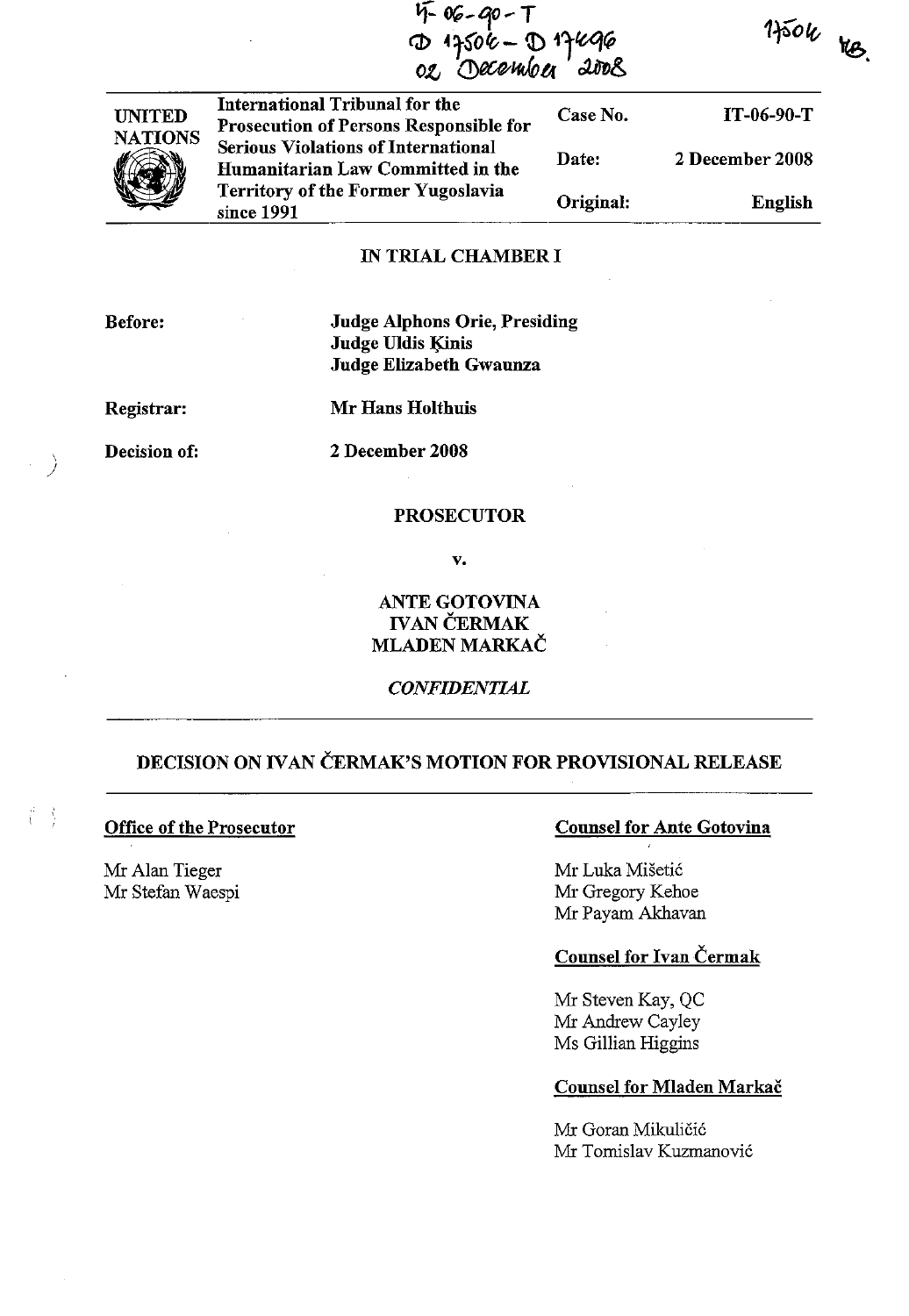# **I. PROCEDURAL BACKGROUND**

L Mr Cermak was granted provisional release on 2 December 2004, and returned to the United Nations Detention Unit ("UNDU") on 5 March 2008. 1 On **14** March 2008, the Chamber denied a motion by the Cermak Defence for provisional release, holding that although the specific requirements set out in Rule 65 (B) of the Tribunal's Ru1es of Procedure and Evidence ("Rules") for granting provisional release had been met, the commencement of trial on **11** March 2008 constituted both a relevant and material change in circumstances which justified the exercise of the Chamber's discretion not to grant the request.<sup>2</sup> On 18 July 2008 the Chamber granted a further motion by the Cermak Defence for provisional release during the summer recess. In its decision, the Chamber held that the specific requirements set out in Ru1e 65 (B) for granting provisional release had been met, and that the procedural situation at the time constituted a change in circumstances that materially affected the approach taken in the March 2008 decision.<sup>3</sup>

2. On 31 October 2008, the Cermak Defence filed a confidential motion, requesting that the Chamber grant Mr Cermak provisional release during the winter recess for the period immediately after 19 December 2008 until 9 January 2009.<sup>4</sup> On 4 November 2008, the Cermak Defence filed a letter by the Government of the Republic of Croatia dated 29 October 2008, providing guarantees in respect of the requested provisional release.<sup>5</sup> On 7 November 2008, The Netherlands, in its capacity as host nation, filed a letter stating its position on the matter.<sup>6</sup> On 13 November 2008, the Prosecution filed its response to the Motion.<sup>7</sup>

#### **II. SUBMISSIONS**

3. The Cermak Defence submits that Mr Cermak voluntarily surrendered to the Tribunal and has cooperated with the Tribunal by consenting to interviews with the Prosecution as well

<sup>3</sup> Decision on Ivan Čermak's Motion for Provisional Release, 18 July 2008 ("July 2008 Decision"), paras 17-21.

打开

<sup>&</sup>lt;sup>1</sup> Decision on Interlocutory Appeal against Trial Chamber's Decision Denying Provisional Release, 2 December 2004 ("Decision on Interlocutory Appeal"), para. 44; Order Scheduling Start of Trial and Terminating Provisional Release, 6 February 2008.

<sup>&</sup>lt;sup>2</sup> Decision on Motion for Provisional Release of Ivan Čermak, 14 March 2008 ("March 2008 Decision"), paras 10-11.

<sup>&</sup>lt;sup>4</sup> Ivan Čermak's Motion for Provisional Release Pursuant to Rules 54 and 65, 31 October 2008 ("Motion"), paras I, 19.

<sup>&</sup>lt;sup>5</sup> Ivan Čermak's Submission of the Guarantees of the Republic of Croatia for Provisional Release, 4 November 2008, ("Croatian Guarantee").

<sup>6</sup> Correspondence from Host Country Regarding Request for Provisional Release, 7 November 2008.

<sup>&</sup>lt;sup>7</sup> Prosecution's Response to Ivan Čermak's Motion for Provisional Release, 13 November 2008 ("Response").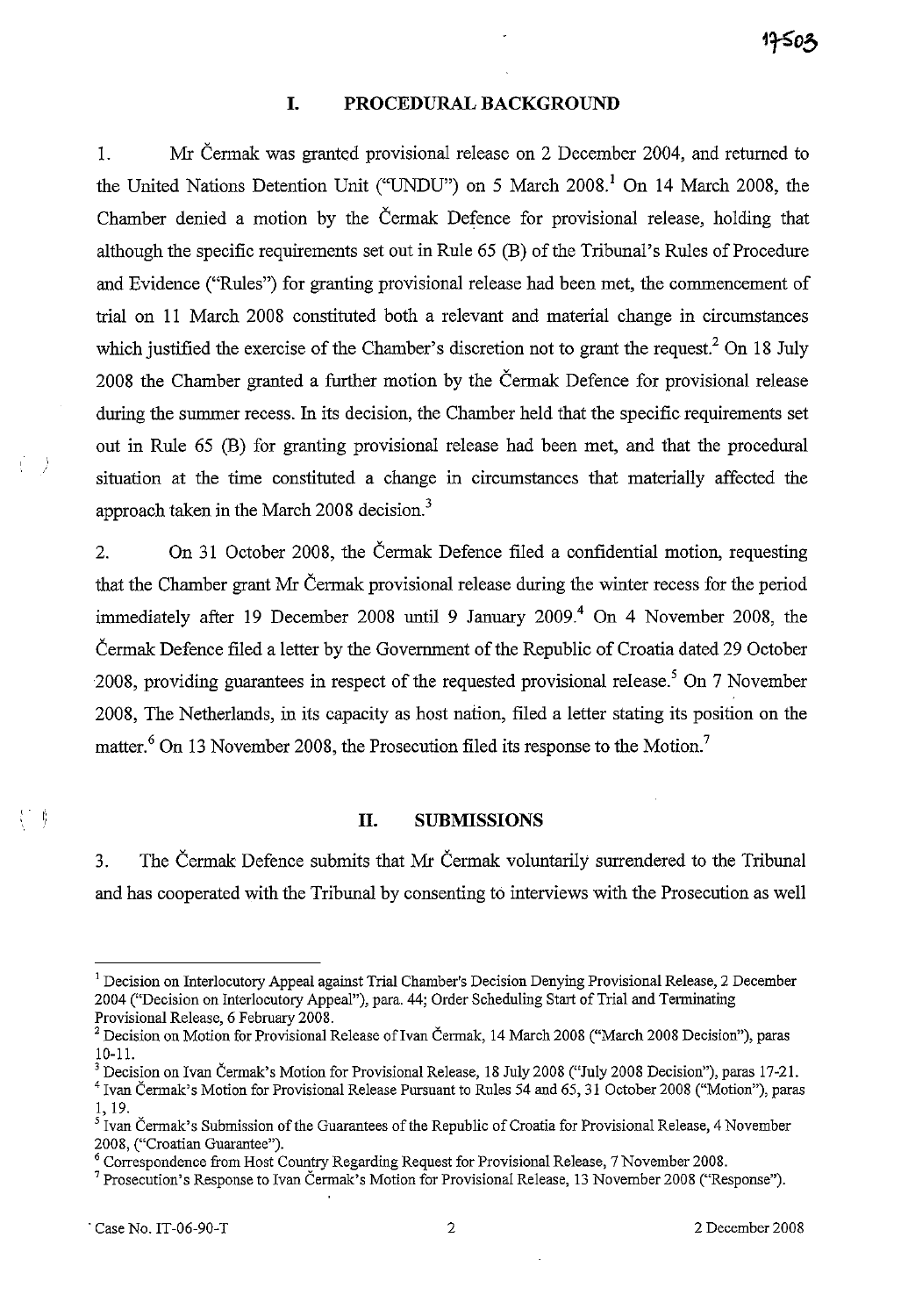# 17502

as providing them with a substantial number of documents.<sup>8</sup> The Cermak Defence also draws the Chamber's attention to the fact that that during trial, Mr Cermak's behaviour has been described as proper and co-operative.<sup>9</sup> It further argues that with one exception, Mr Čermak has complied strictly with the Chamber's orders during prior periods of provisional release.<sup>10</sup> The Čermak Defence also points out that despite the Prosecution having repeatedly raised concerns regarding the possible impact a return to Croatia by Mr Cermak could have, for example on Prosecution witnesses, such concerns have been shown to have been unjustified.<sup>11</sup> Moreover, the Cermak Defence submits that Mr Cermak has never posed a danger to victims, witnesses or other persons in the case and assures the Chamber that this position will remain the same.<sup>12</sup> In addition, the Čermak Defence agrees to Mr Čermak being subjected to the same conditions of provisional release as those ordered by the Chamber in its July 2008 Decision.<sup>13</sup> The Čermak Defence finally submits that it has been nearly four months since Mr Čermak has seen his eleven-year-old son in "relatively normal circumstances", and that provisional release for the requested period would allow him to maintain a relationship with his son.<sup>14</sup>

4. In a letter addressed to the Cermak Defence, the Government of the Republic of Croatia expresses its readiness, in accordance with its domestic laws, to comply with any decision of the Tribunal which relates to Mr Čermak's reappearance before the Chamber.<sup>15</sup> Moreover, the Government of the Republic of Croatia confirms that it will take all necessary steps to ensure that Mr Cermak will appear before the Chamber and that during his provisional release he will not in any way interfere with or pose a threat to witnesses, victims, or other persons.<sup>16</sup> Finally, it gives assurances that the Government of the Republic of Croatia, in accordance with its laws, would extend additional assistance or additional guarantees in support of the Čermak Defence's request for provisional release of Mr Čermak.<sup>17</sup>

5. On 7 November 2008, The Netherlands, limiting itself to the practical consequences of a possible provisional release, filed a letter pursuant to Rule 65 (B) stating that it has no

<sup>10</sup>Ibid., para. 8.

- 12 Ibid., para. 16.
- 13 Ibid., para. 17. 14 Ibid., paras 9-10.
- **15 Croatian Guarantee.**

17 Ibid.

I, IJ

- 3

<sup>8</sup> Motion, para. 7.

<sup>9</sup> Ibid., para. 7.

 $<sup>11</sup>$ Ibid., paras 11-15.</sup>

<sup>16</sup> Ibid.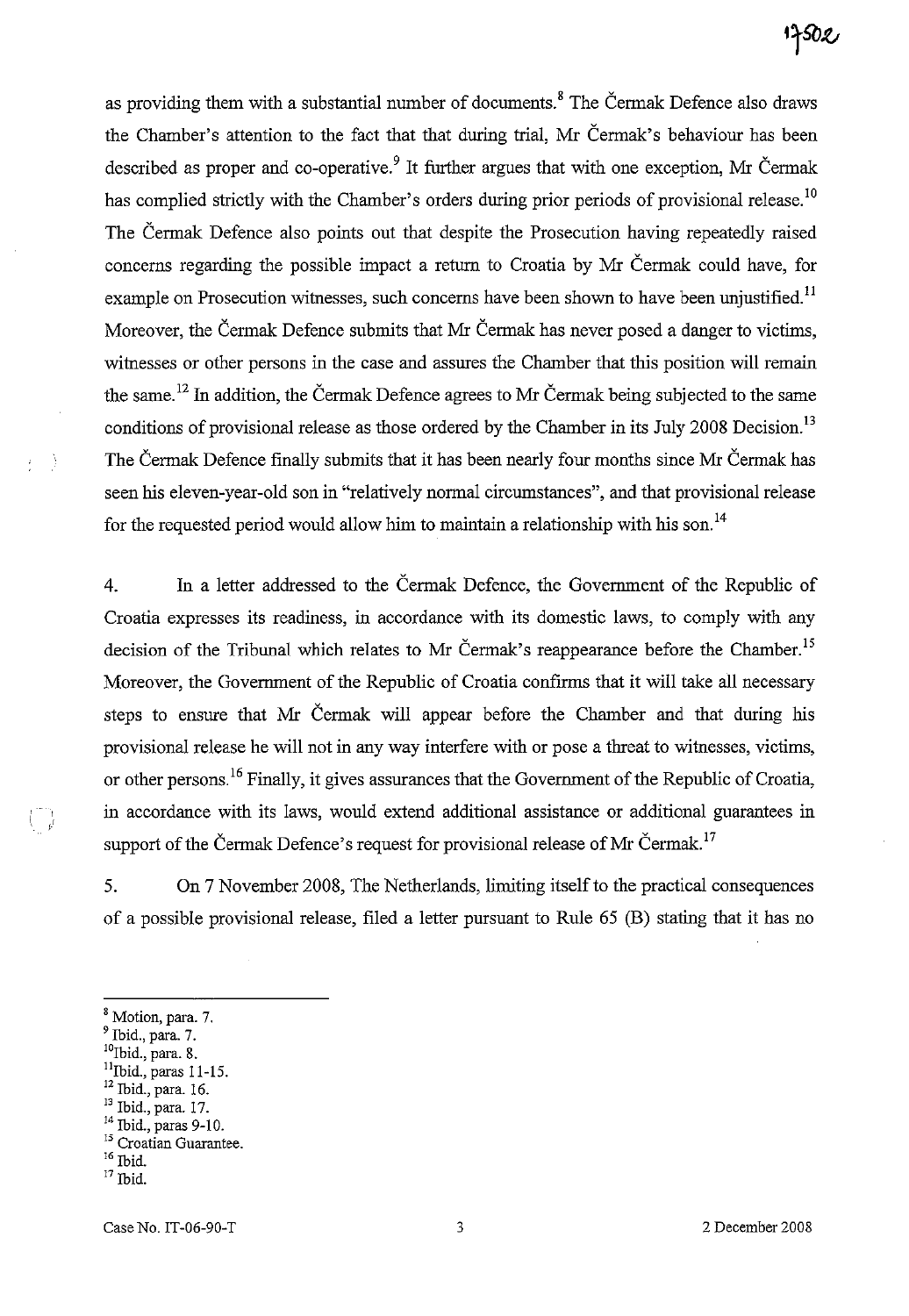objection to the Motion being granted.<sup>18</sup> The Netherlands understands from the Motion that upon provisional release Mr Čermak would leave Dutch territory.<sup>19</sup>

6. In its Response, the Prosecution submits that it has previously asserted its position that Mr Čermak should not be released during a period of court recess.<sup>20</sup> The Prosecution further submits however that it recognizes that there has been no material change of circumstances since Mr Cermak was last granted provisional release and that Mr Cermak has agreed to the same conditions as those imposed during his last provisional release.<sup>21</sup> Under these circumstances, the Prosecution does not oppose the Motion.<sup>22</sup>

#### **III. APPLICABLE LAW**

7. Rule 65 of the Rules sets out the basis upon which a Trial Chamber may order the provisional release of an accused. Rule 65 applies during the pre-trial phase of the case, as well as during the course of trial.<sup>23</sup> Rule 65 reads, in relevant parts:

(A) Once detained, an accused may not be released except upon an order of a Chamber.

(B) Release may be ordered by a Trial Chamber only after giving the host country and the State to which the accused seeks to be released the opportunity to be heard and only if it is satisfied that the accused will appear for trial and, if released, will not pose a danger to any victim, witness or other person.

(C) The Trial Chamber may impose such conditions upon the release of the accused as it may determine appropriate, including the execution of a bail bond and the observance of such conditions as are necessary to ensure the presence of the accused for trial and the protection of others.

8. The conditions listed under Rule 65 (B) are the minimum requirements necessary for granting provisional release. The Chamber has the discretion not to grant the provisional release of an accused even if it is satisfied that these conditions have been met.<sup>24</sup>

i

<sup>&</sup>lt;sup>18</sup> Correspondence from Host Country Regarding Request for Provisional Release, 7 November 2008.

 $^{\rm 19}$  Ibid.

<sup>&</sup>lt;sup>20</sup> Response, para. 1.

 $^{\rm 21}$  Ibid.

 $^{22}$  Ibid.

<sup>23</sup>*Prosecutor* v. *Milutinovic et al.,* Decision on Interlocutory Appeal of Denial of Provisional Release during the Winter Recess, 14 December 2006, para. 10.

<sup>24</sup>*Prosecutor* v. *Popovic et aI.,* Decision on Interlocutory Appeal of Trial Chamber Decision Denying Ljubomir Borovcanin Provisional Release, I March 2007 ("First *Popovic et al.* Decision"), para. 5; *Prosecutor* v. *Stanisic and Simatovic,* **Decision on Prosecution Appeal on Decision on Provisional Release and Motions to Present**  Additional Evidence Pursuant to Rule 115,26 June 2008, para. 3; *Prosecutor v. Popovic et al.,* Decision on Vujadin Popovic's Interlocutory Appeal Against the Decision on Popovic's Motion for Provisional Release, I July 2008, para. 5.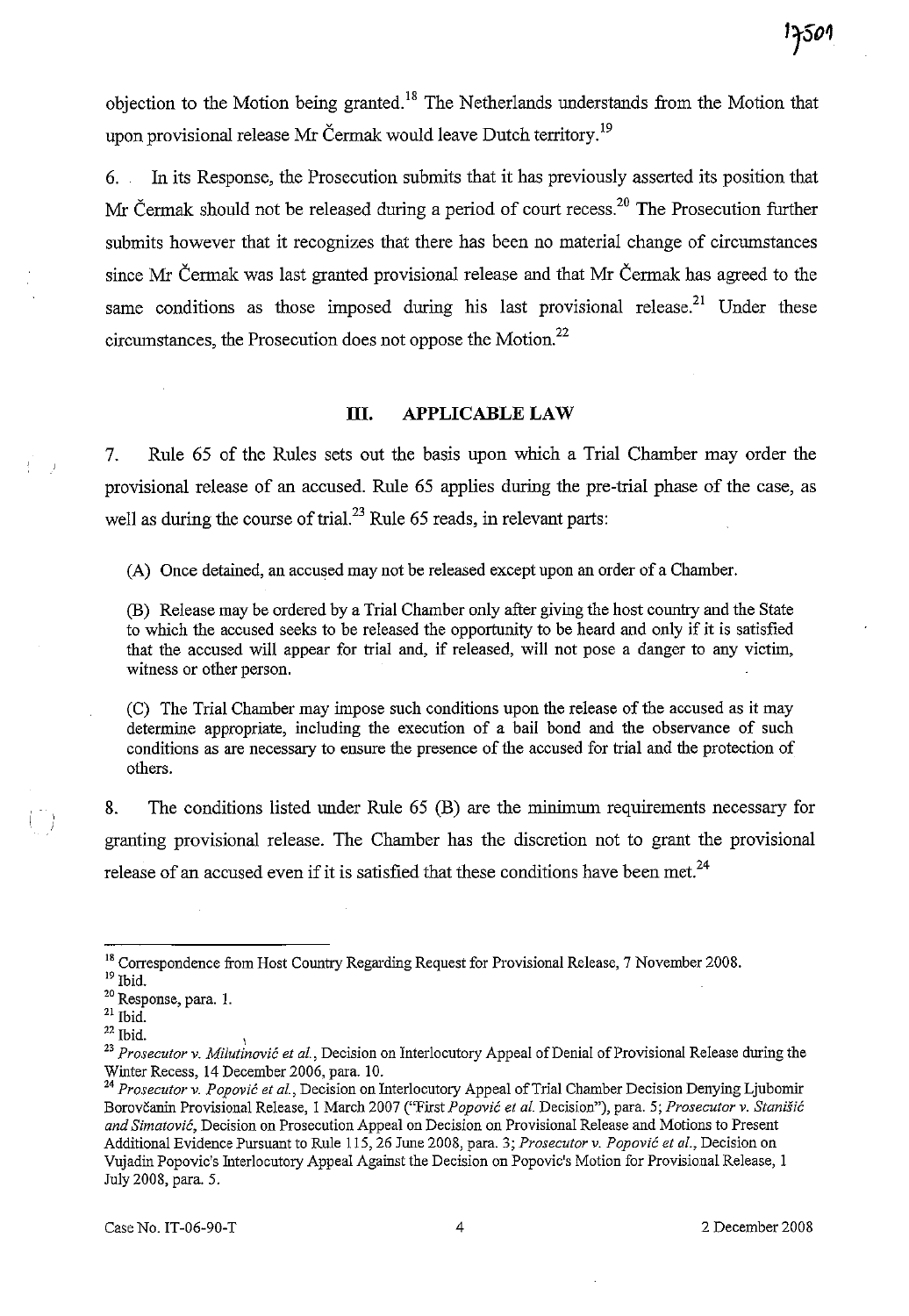17500

9. According to the Appeals Chamber, when considering a provisional release motion at the post-Rule 98 *bis* stage of the proceedings, even when satisfied that sufficient guarantees to offset the risk of flight, a Trial Chamber should not exercise its discretion in favour of a grant of provisional release unless compelling humanitarian grounds were present which cause to tip the balance in favour of allowing provisional release.<sup>25</sup>

10. Where a motion requesting provisional release is filed following the denial of a previous application, it is incumbent upon the accused to satisfy the Chamber that there has been a change in circumstances that materially affects the approach taken in earlier provisional release decisions regarding the same accused.<sup>26</sup>

# **IV. DISCUSSION**

11. On the basis of the Croatian Guarantee, the Chamber is satisfied that the Government of the Republic of Croatia would be able to secure the attendance of Mr Cermak before the Tribunal and the compliance with any conditions that may be imposed by the Chamber. In addition, the fact that Mr Cermak surrendered voluntarily to the Tribunal is an indication that he would not pose a flight risk.<sup>27</sup> The Chamber also considers that Mr Cermak's proper and cooperative behaviour in court is a relevant factor when considering his flight risk.<sup>28</sup>

12. The assessment whether an accused, if released, would pose a danger to victims, witnesses or other persons cannot be made in abstract; rather a concrete danger needs to be identified.<sup>29</sup> As was the case for previous decisions on provisional release for Mr Čermak, the Chamber has received no indication that if released, Mr Cermak would pose a danger to witnesses, victims, or other persons.<sup>30</sup> Moreover, during his last period of provisional release, Mr Cermak abided by the conditions set out in its 18 July 2008 Decision, including not to

*<sup>25</sup> Prosecutor* **v.** *Prlic et al.,* **Decision on "Prosecution's Appeal from Decision relative ala demande de mise en**  liberté provisoire de l'accusé Petkovic dated 31 March 2008", 21 April 2008, para. 15; *Prosecutor v. Prlić et al.*, **Decision on "Prosecution's Appeal from Decision relative a la demande de mise en liberte provisoire de l'accuse**  Stoji6 dated 8 April 2008", 29 April 2008, paras 14-15; *Prosecutor* v. *Popovic* el *aI.,* Decision on Consolidated Appeal Against Decision on Borovčanin's Motion for Custodial Visit and Decision on Gvero's and Miletić's Motions for Provisional Release During the Break in the Proceedings, 15 May 2008, para. 24. 26 First *Popovic* el *al.* Decision, para. 12.

<sup>27</sup> March 2008 Decision, para. 8; July 2008 Decision, para. 19.

<sup>28</sup> July 2008 Decision, para. 19.

<sup>&</sup>lt;sup>29</sup> Prosecutor v. *Hadžihasanović et al.*, Decision Granting Provisional Release to Enver Hadžihasanović, 19 December 2001, para. 11; *Prosecutor v. Haradinaj et al.*, Decision on Ramush Haradinaj's Motion for **Provisional Release, 6 June 2005, para. 22;** *Prosecutor* **v. Stanisic, Decision on Prosecution's Interlocutory**  Appeal of Mićo Stanišić's Provisional Release, 17 October 2005, para. 27; July 2008 Decision, para. 20. <sup>30</sup> Decision on Interlocutory Appeal, para. 40; March Decision 2008, para. 9; July 2008 Decision, para. 20.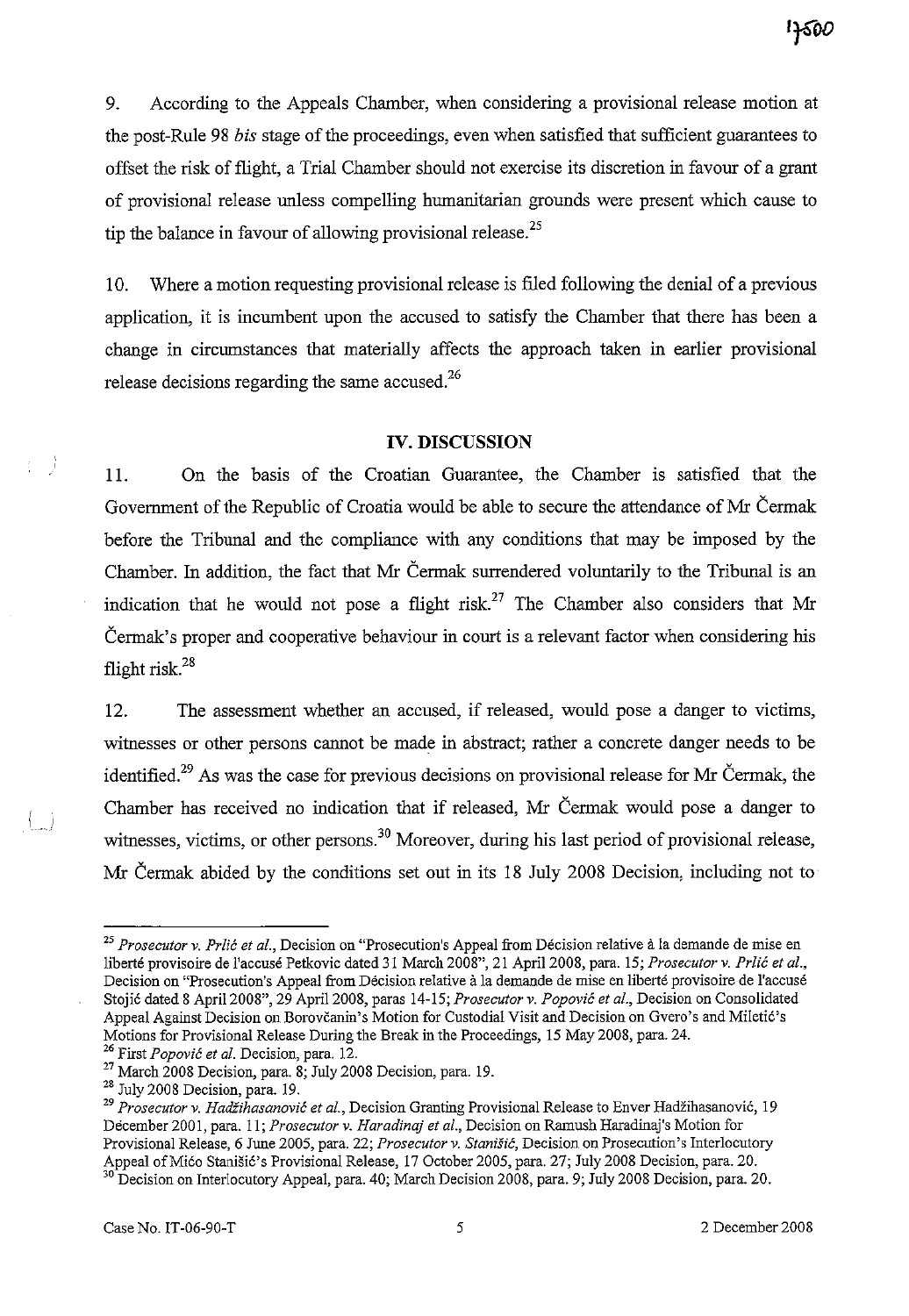have any contact with victims or potential witnesses and not to discuss or speak about the case with anyone, other than his counsel. $31$ 

13. In conclusion, the Chamber finds that the specific requirements set out in Rule 65 (B) for granting provisional release have been met. In addition, the Chamber has considered other relevant factors, including those discussed in the Motion, for its determination whether provisional release is appropriate at this stage. As the proceedings in the present case are still at the pre-RuIe 98 *bis* stage, the Cermak Defence does not have to demonstrate "compelling humanitarian grounds" to tip the balance in favour of granting provisional release.

14. Mr Cermak, who is 58 years old, has a wife and an eleven-year-old son to whom he is very close. As in its JuIy 2008 Decision, the Chamber considers that, if the interests of justice do not otherwise require, a relevant factor for provisional release is the restoration, however temporary, of the relationship between a father and his young son.<sup>32</sup> The Chamber also reiterates the general benefits of provisional release and gives due weight to the fact that a period of release will tend to boost an accused person's morale and physical and mental health.<sup>33</sup> As for the general situation for witnesses and any concerns for the integrity of the proceedings, the Chamber considers that this is, under the present circumstances, properly and adequately addressed by the conditions set out below.

15. In light of the above, the Chamber is satisfied that a temporary provisional release for Mr Cermak, under the conditions set out below, is appropriate.

# **V. DISPOSITION**

16. For the foregoing reasons and pursuant to Article 29 of the Statute of the Tribunal and RuIes 54 and 65 of the Rules, the Chamber hereby **GRANTS** the Motion, and **ORDERS**  as follows:

- (a) On the first practicable date after 19 December 2008, Mr Cermak shall be transported to the appropriate airport in The Netherlands by the appropriate Dutch authorities;
- (b) At the appropriate airport, Mr Cermak shall be provisionally released by the Dutch authorities into the custody of an official of the Government of the Republic of Croatia to be designated prior to his release in accordance with subparagraph (e)(4), below, who shall accompany Mr Cermak for the remainder of his travel to and from the address detailed in Annex A of the Motion;

 $\Lambda$ 

<sup>&</sup>lt;sup>31</sup> July 2008 Decision, para. 25(d).

<sup>32</sup> Ibid., para. 22.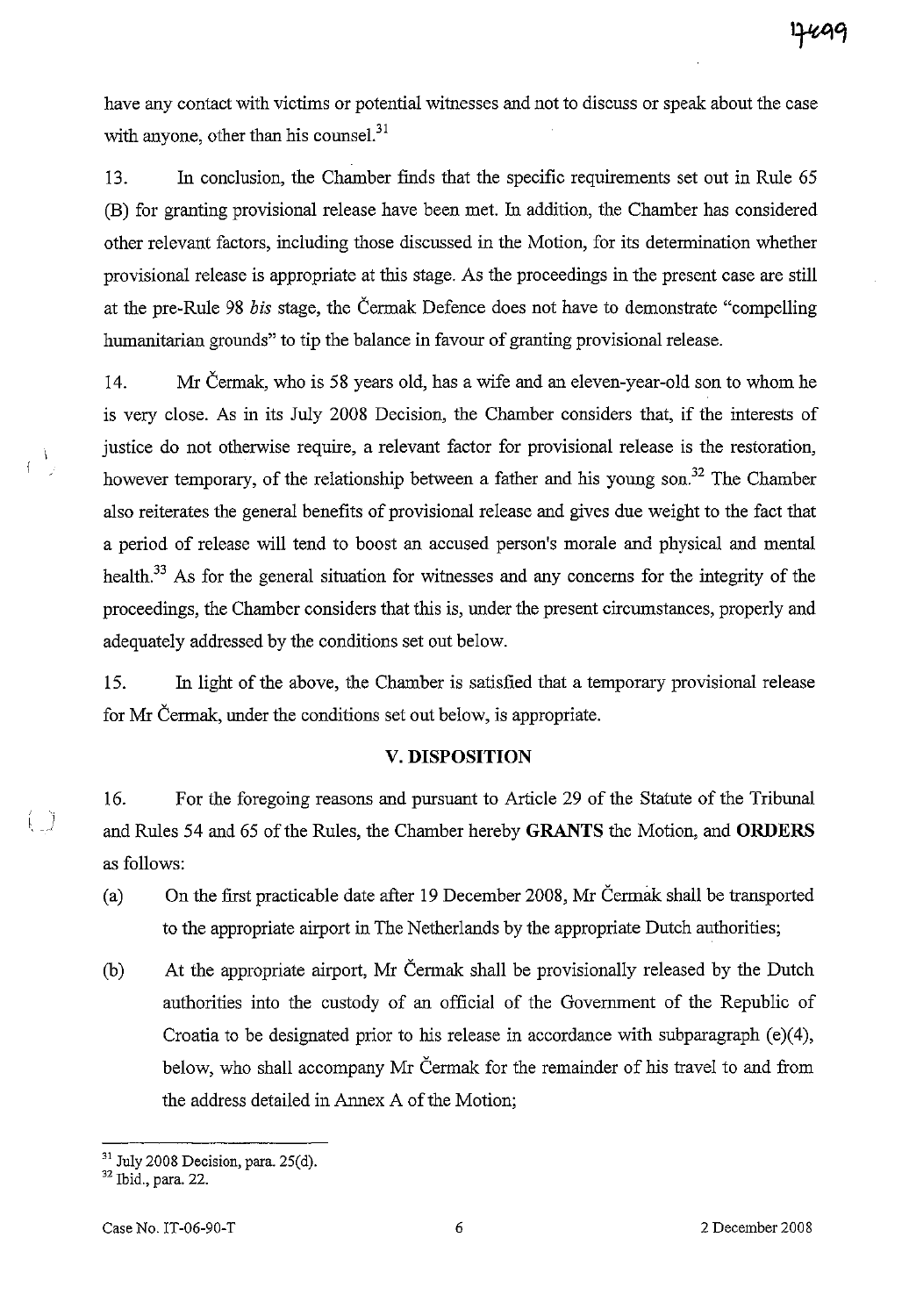- (c) On his return, Mr Cennak shall be accompanied by the designated official of Croatia, who shall deliver him to the custody of the Dutch authorities at the appropriate airport, and the Dutch authorities shall then transport him back to the UNDU in The Hague.
- (d) During the provisional release, Mr Čermak shall:
	- 1) surrender his passport and any other valid travel documents to the Ministry of Interior of the Republic of Croatia;
	- 2) remain within the confines of his private residence in Croatia, at the address listed in Annex A of the Motion;
	- 3) report once a week to the local police station;
	- 4) consent to having his presence checked, including checking by occasional, unannounced visits by the Ministry of Interior, officials of the Government of the Republic of Croatia, the local police, or by a person designated by the Registrar of the International Tribunal;
	- 5) not have any contact or in any way interfere with victims or potential witnesses or otherwise interfere with the proceedings or the administration of justice;
	- 6) not seek direct access to documents or archives nor destroy evidence;
	- 7) not discuss or speak about the case with anyone, including the media, other than his counsel;
	- 8) not engage in any activity that is not in accordance with the private nature of the provisional release, including any contact with public officials or public figures not relating to the administration of the provisional release;
	- 9) comply strictly with any requirements of the Croatian authorities necessary to enable such authorities to comply with their obligations pursuant to the present decision;
	- 10) return to the custody of the Tribunal by 8 January 2009, or at such time and date as the Chamber may order;

 $\langle -\rangle$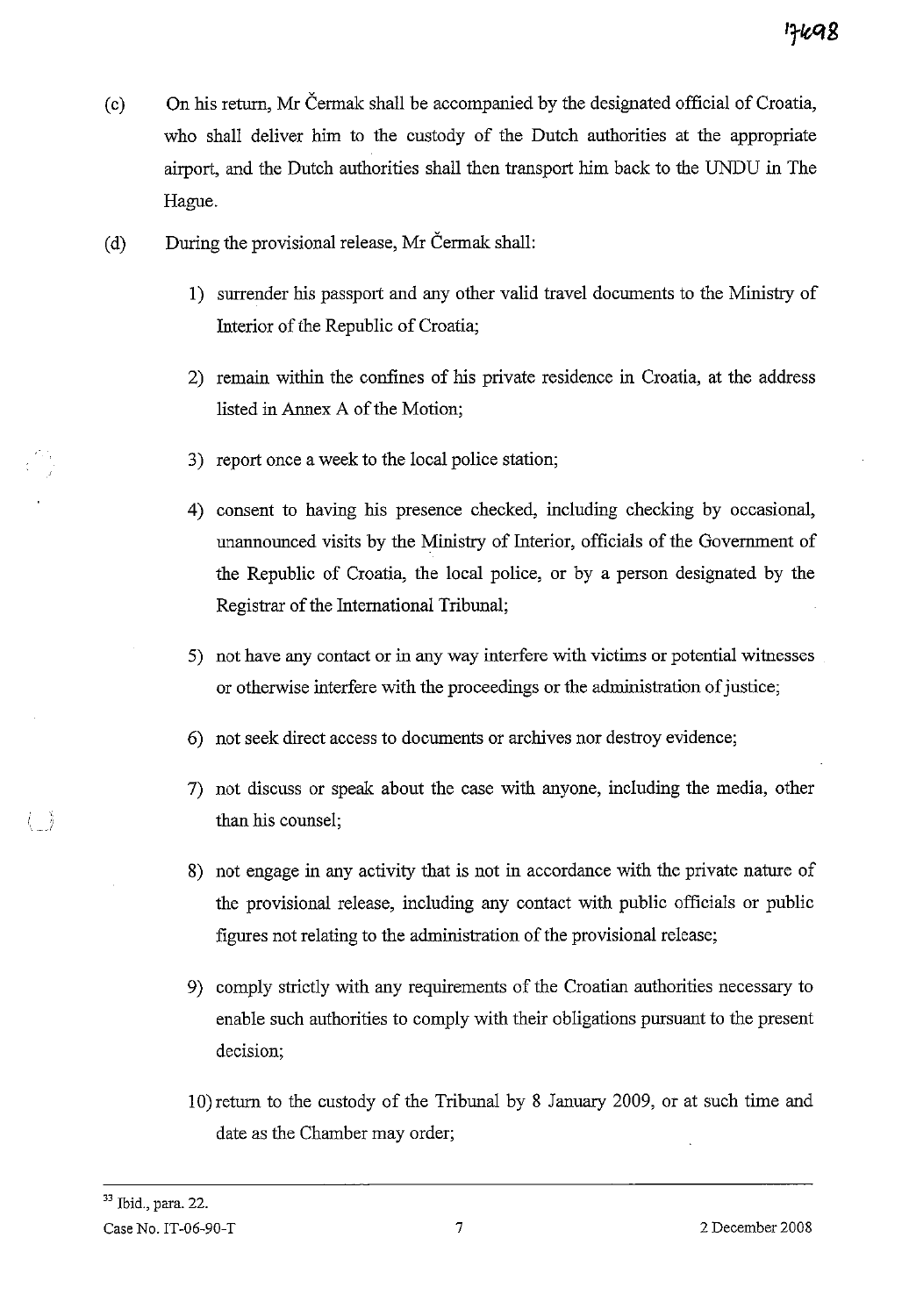- **11)** comply strictly with any order issued by the Chamber varying the terms of, or terminating, the provisional release;
- (e) The Chamber requires the Government of the Republic of Croatia, to assume responsibility for:
	- I) the personal security and safety of Mr Cermak while on provisional release;
	- 2) ensuring compliance with the conditions imposed on Mr Cermak under the present decision;
	- 3) all expenses concerning the transport of Mr Cermak from the airport in The Netherlands to his place of residence in Croatia, and back to The Netherlands;
	- 4) ensuring that upon release of Mr Cermak at the airport in The Netherlands, designated officials of the Government of the Republic of Croatia (whose names shall be provided in advance to the Chamber and the Registry) take custody of Mr Cermak from the Dutch authorities and accompany him as detailed in subparagraph (b) and (c), above;
	- 5) not issuing any new passports or other documents which would enable Mr Cermak to travel;
	- 6) monitoring on a regular basis the presence of Mr Cermak at the address detailed in Annex A of the Motion, and maintaining a log of such reports;
	- 7) submitting a written report every week to the Trial Chamber and the Registry as to the presence of Mr Cermak and his compliance with the terms of the present Decision;
	- 8) reporting immediately to the Registrar of the Tribunal the substance of any threats to the security of Mr Cermak, including full reports of investigations related to such threats;
	- 9) immediately detaining Mr Cermak should he breach any of the terms and conditions of his provisional release and reporting immediately any such breach to the Registry and the Chamber;

 $\langle \ \ \rangle$